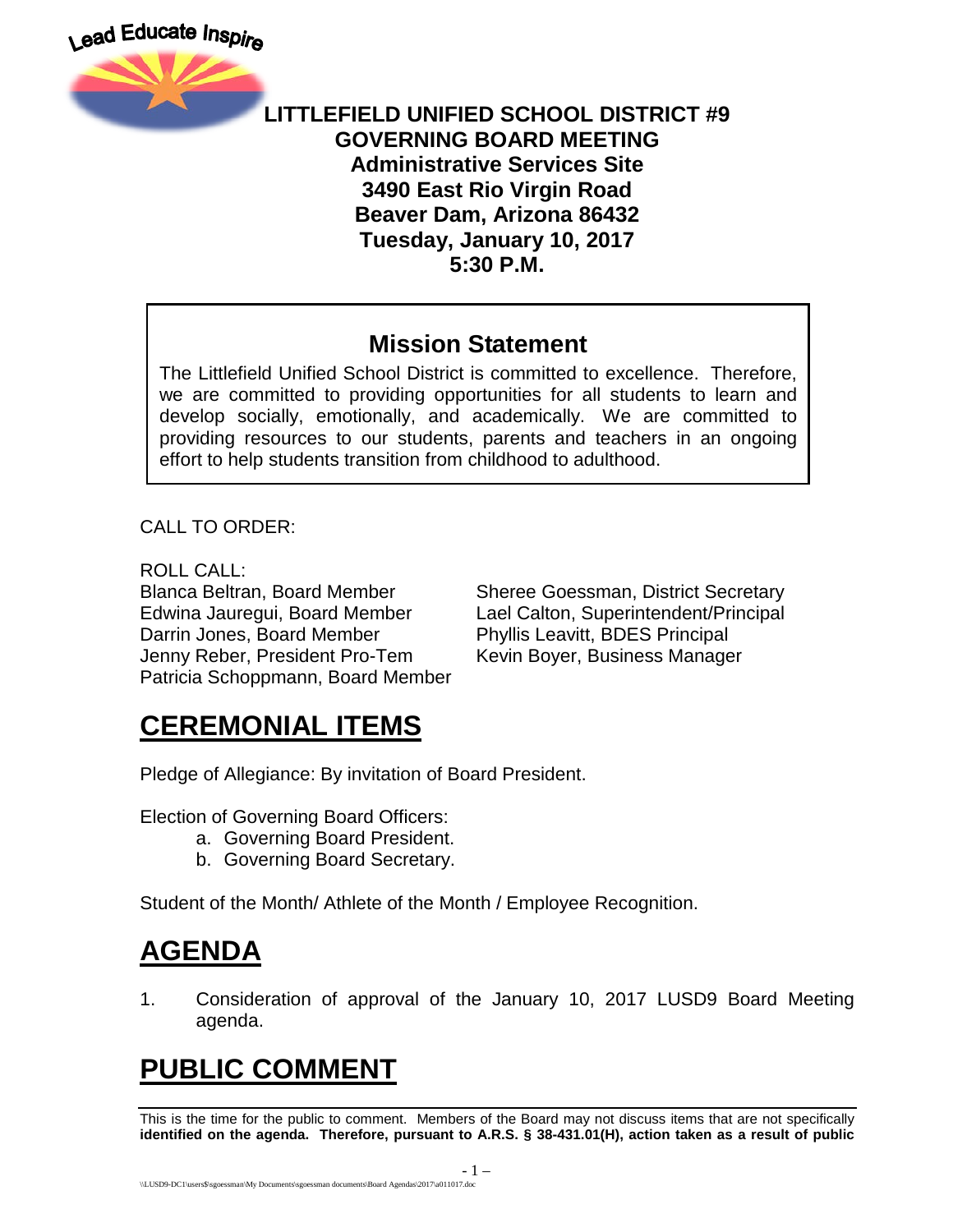

**comment** will be limited to directing staff to study the matter, responding to any criticism or scheduling the matter for further consideration and decision at a later date. (Limited to 3 minutes per person.)

2. Public Comment.

## **INFORMATION AND DISCUSSION:**

- 3. Student Council Report.
- 4. Mr. Boyer, Business Manager.
	- a. Student Activity Account Balance.
	- b. Budget Update.
	- c. Food Service Financial.
	- d. Other
- 5. Mrs. Leavitt, Elementary Principal
	- a. School Update
	- b. Other
- 6. Mrs. Calton, Superintendent/Principal
	- a. Recognition Thank you Greenhouse
	- b. Prop 206 Sick Leave Policy.
	- c. Student enrollment for 2017/2018 school year and impact on budget.
	- d. Tentative Master Calendar for 2017/2018 school year.
	- e. Update on funding for returning Senior Students.
	- f. Other
- 7. Board Reports.
	- a. Other

#### **CONSENT AGENDA**

Approval of Routine Orders of Business. Documentation concerning the matters on the Consent Agenda may be reviewed at the Littlefield Unified School District Office, located at 3490 East Rio Virgin Road, Beaver Dam, Arizona. Any Board Member may request an item be pulled off the agenda for further discussion.

- 8. Consideration of approval of the December 12, 2016 Regular Meeting Minutes.
- 9. Consideration of approval of Vouchers:
	- a. LUSD9 Payroll Vouchers: 13/1713 and 14/1714.
	- b. LUSD9 Vouchers: 1011 and 1012.

(Members of the public may view the content of the vouchers 24 hours prior to the board meeting in the district office.)

10. Consideration of approval of FY 2016/2017 Certified Substitutes and Classified Substitutes Ratification as per the attached list, including the following: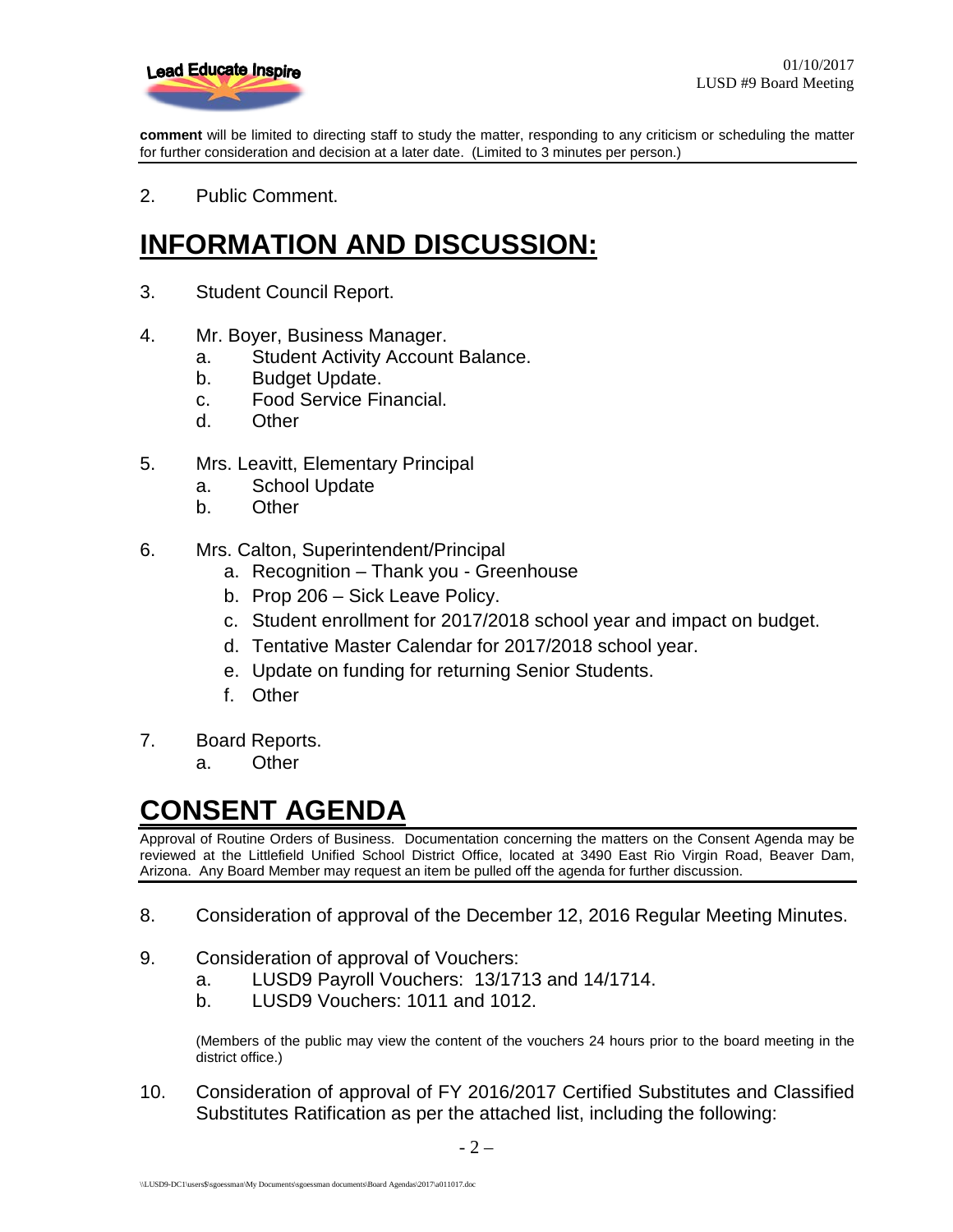

| <b>Name</b>           | <b>Position</b> | <b>Effective</b><br><b>Date</b> |
|-----------------------|-----------------|---------------------------------|
| <b>Sharon Leavitt</b> | Substitute Aide | 01/03/2017                      |

### **ACTION ITEMS AND/OR DISCUSSION**

- 11. Consideration of approval of Governing Board Meeting Date and Times for the 2017 Calendar Year.
- 12. Consideration of first reading of Policy BE-School Board Meetings.
- 13. Consideration of approval of district travel for up to 4 High School Students to attend RYLA at Camp Cedar Crest, Crestline, California on April 28-30, 2017. (No District Cost).
- 14. Consideration of approval of 2017 Water User Contract Reminders for payment.
	- a. Beaver Dam/Littlefield Fire District \$500.
	- $b.$  ADOT \$1,000.
	- c. Canyonlands \$750.
- 15. Consideration of approval of Washington DC Trip for  $7<sup>th</sup>$  and  $8<sup>th</sup>$  graders from 05/31/2017-06/04/2017.
- 16. Consideration of approval of Administrative Substitute Pay.
- 17. Discussion and possible action regarding the 2017 ASBA Bolts Conference.
	- a. Omni Tucson National Resort Tucson January 20, 2017.
	- b. Desert Willow Conference Center Phoenix January 27, 2017.
	- c. High Country Conference Center Flagstaff February 3, 2017.
- 18. Review and discussion of Operational Responsibility.
- 19. Agenda items for the February Meeting.

#### **INFORMATION ITEMS**

20. News articles about the schools.

## **ADJOURNMENT**

*Members of the public who are disabled and require special assistance or accommodation at the meeting are requested to notify Littlefield Unified School District 9 in writing at 3475 East Rio Virgin Road, Beaver Dam, AZ, 86432 or by calling 347-5967 twenty-four hours in advance.*